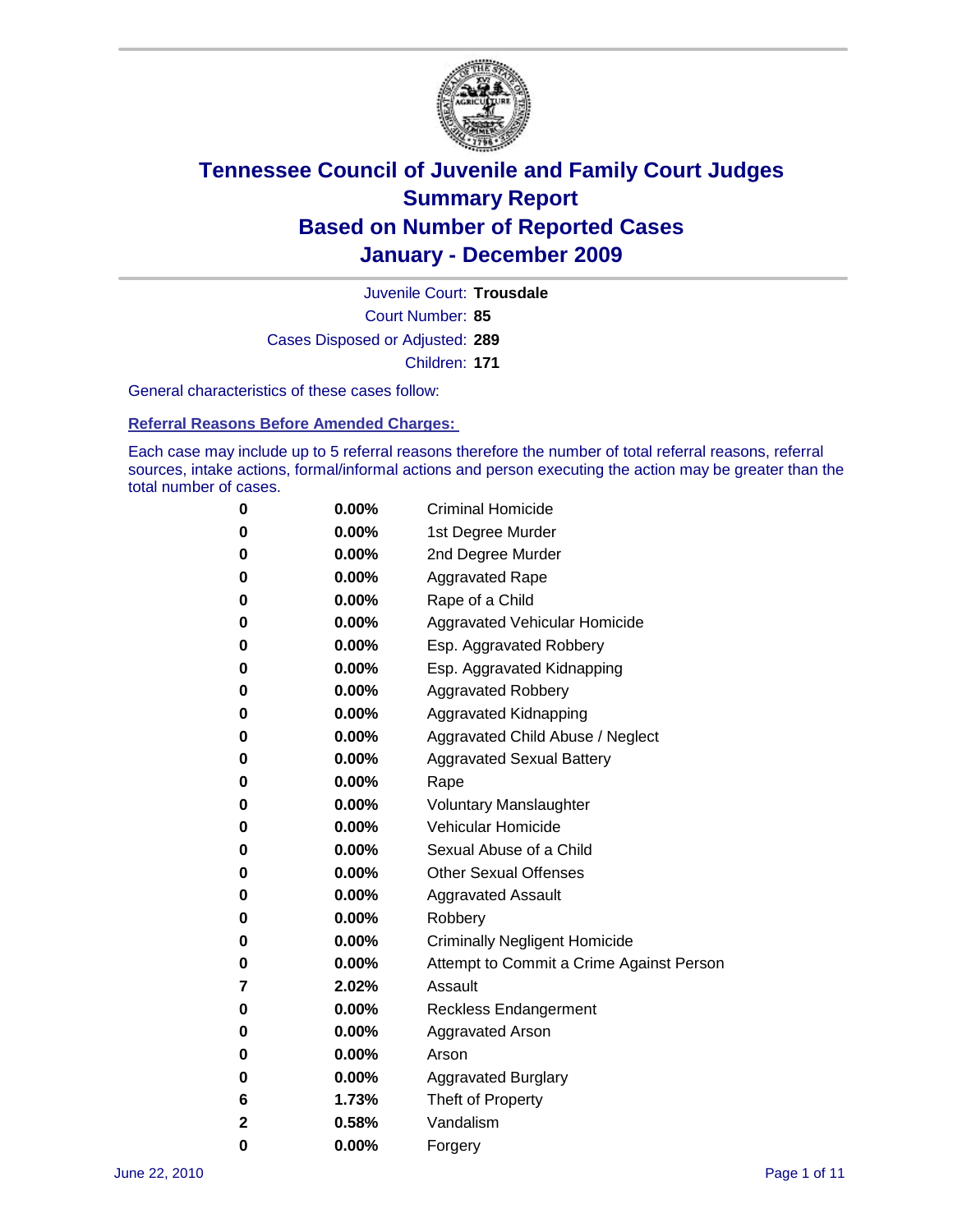

Court Number: **85** Juvenile Court: **Trousdale** Cases Disposed or Adjusted: **289** Children: **171**

#### **Referral Reasons Before Amended Charges:**

Each case may include up to 5 referral reasons therefore the number of total referral reasons, referral sources, intake actions, formal/informal actions and person executing the action may be greater than the total number of cases.

| $\mathbf{2}$ | 0.58%  | <b>Worthless Checks</b>                                     |
|--------------|--------|-------------------------------------------------------------|
| 0            | 0.00%  | Illegal Possession / Fraudulent Use of Credit / Debit Cards |
| 6            | 1.73%  | <b>Burglary</b>                                             |
| 0            | 0.00%  | Unauthorized Use of a Vehicle                               |
| 0            | 0.00%  | <b>Cruelty to Animals</b>                                   |
| 0            | 0.00%  | Sale of Controlled Substances                               |
| 6            | 1.73%  | <b>Other Drug Offenses</b>                                  |
| 3            | 0.87%  | Possession of Controlled Substances                         |
| 0            | 0.00%  | <b>Criminal Attempt</b>                                     |
| 1            | 0.29%  | Carrying Weapons on School Property                         |
| 1            | 0.29%  | Unlawful Carrying / Possession of a Weapon                  |
| 2            | 0.58%  | <b>Evading Arrest</b>                                       |
| 0            | 0.00%  | Escape                                                      |
| 3            | 0.87%  | Driving Under Influence (DUI)                               |
| 11           | 3.18%  | Possession / Consumption of Alcohol                         |
| 1            | 0.29%  | Resisting Stop, Frisk, Halt, Arrest or Search               |
| 0            | 0.00%  | <b>Aggravated Criminal Trespass</b>                         |
| 0            | 0.00%  | Harassment                                                  |
| 0            | 0.00%  | Failure to Appear                                           |
| 0            | 0.00%  | Filing a False Police Report                                |
| 0            | 0.00%  | Criminal Impersonation                                      |
| 2            | 0.58%  | <b>Disorderly Conduct</b>                                   |
| 0            | 0.00%  | <b>Criminal Trespass</b>                                    |
| 4            | 1.16%  | <b>Public Intoxication</b>                                  |
| 0            | 0.00%  | Gambling                                                    |
| 53           | 15.32% | <b>Traffic</b>                                              |
| 0            | 0.00%  | <b>Local Ordinances</b>                                     |
| 1            | 0.29%  | Violation of Wildlife Regulations                           |
| 5            | 1.45%  | Contempt of Court                                           |
| 7            | 2.02%  | Violation of Probation                                      |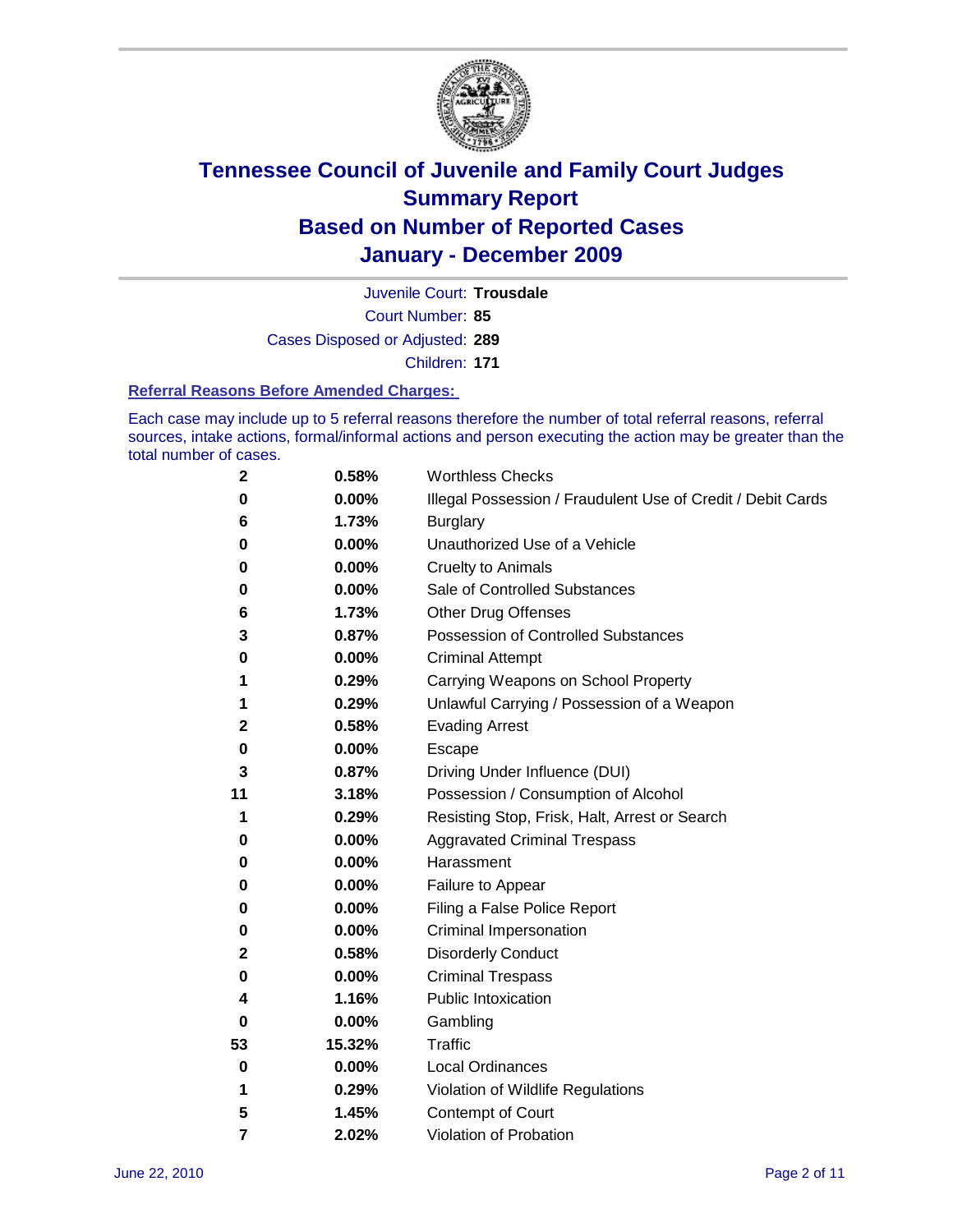

Court Number: **85** Juvenile Court: **Trousdale** Cases Disposed or Adjusted: **289** Children: **171**

#### **Referral Reasons Before Amended Charges:**

Each case may include up to 5 referral reasons therefore the number of total referral reasons, referral sources, intake actions, formal/informal actions and person executing the action may be greater than the total number of cases.

| 0   | 0.00%    | Violation of Aftercare                 |
|-----|----------|----------------------------------------|
| 13  | 3.76%    | <b>Unruly Behavior</b>                 |
| 30  | 8.67%    | Truancy                                |
| 8   | 2.31%    | In-State Runaway                       |
| 0   | 0.00%    | Out-of-State Runaway                   |
| 1   | 0.29%    | Possession of Tobacco Products         |
| 9   | 2.60%    | Violation of a Valid Court Order       |
| 0   | 0.00%    | Violation of Curfew                    |
| 0   | $0.00\%$ | Sexually Abused Child                  |
| 0   | 0.00%    | <b>Physically Abused Child</b>         |
| 2   | 0.58%    | Dependency / Neglect                   |
| 0   | 0.00%    | <b>Termination of Parental Rights</b>  |
| 0   | 0.00%    | <b>Violation of Pretrial Diversion</b> |
| 0   | 0.00%    | Violation of Informal Adjustment       |
| 106 | 30.64%   | <b>Judicial Review</b>                 |
| 0   | 0.00%    | <b>Administrative Review</b>           |
| 0   | 0.00%    | <b>Foster Care Review</b>              |
| 7   | 2.02%    | Custody                                |
| 1   | 0.29%    | Visitation                             |
| 5   | 1.45%    | Paternity / Legitimation               |
| 14  | 4.05%    | <b>Child Support</b>                   |
| 0   | 0.00%    | <b>Request for Medical Treatment</b>   |
| 0   | 0.00%    | <b>Consent to Marry</b>                |
| 27  | 7.80%    | Other                                  |
| 346 | 100.00%  | <b>Total Referrals</b>                 |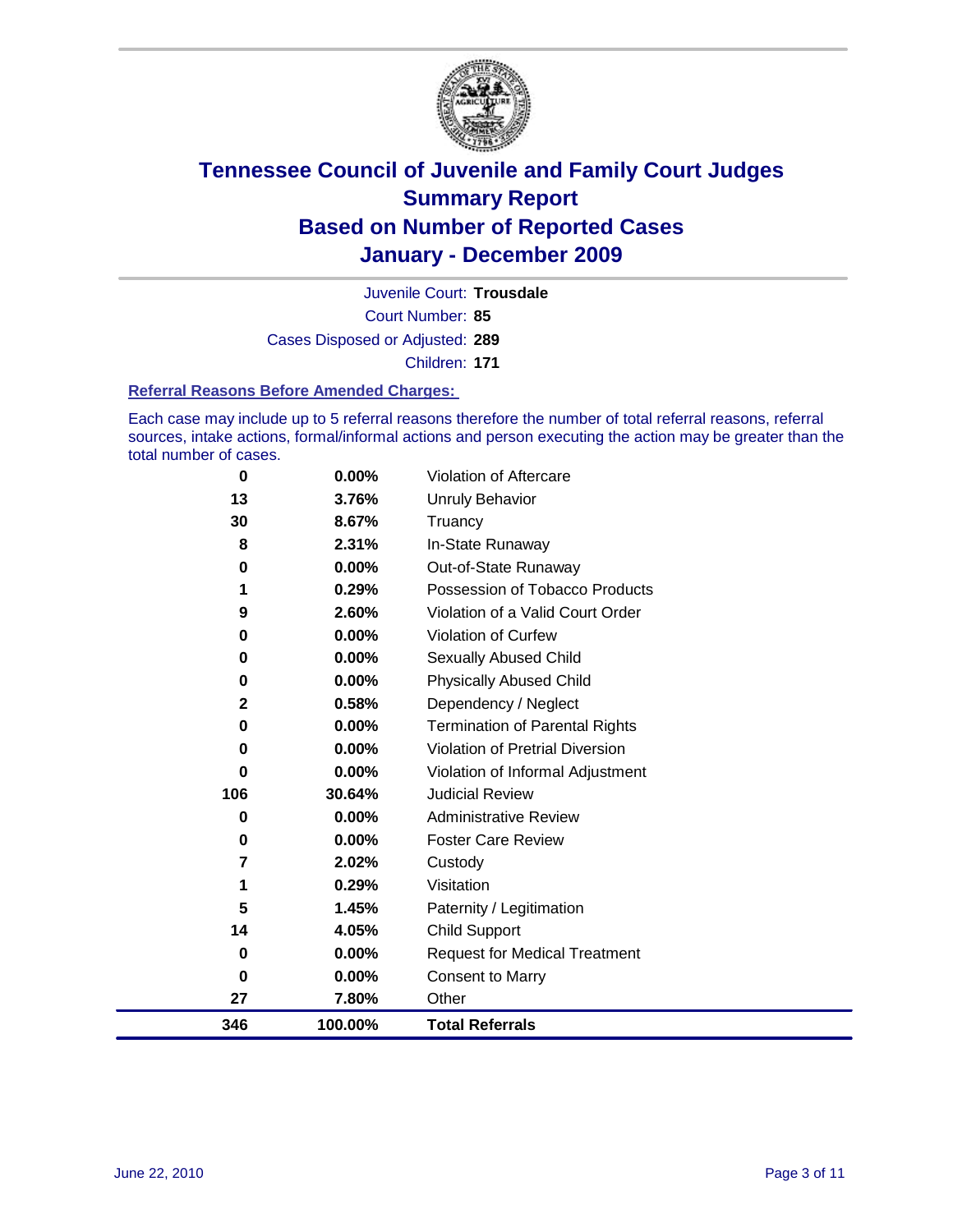

|                            | Juvenile Court: Trousdale<br>Court Number: 85<br>Cases Disposed or Adjusted: 289<br>Children: 171<br>Law Enforcement<br>28.90%<br>10.69%<br>Parents<br>Relatives<br>4.34%<br>Self<br>$0.00\%$<br>School<br>9.25%<br><b>CSA</b><br>$0.00\%$<br><b>DCS</b><br>2.89%<br>$0.00\%$<br><b>Other State Department</b><br><b>District Attorney's Office</b><br>7.23%<br><b>Court Staff</b><br>27.17%<br>0.00%<br>Social Agency |                    |  |
|----------------------------|------------------------------------------------------------------------------------------------------------------------------------------------------------------------------------------------------------------------------------------------------------------------------------------------------------------------------------------------------------------------------------------------------------------------|--------------------|--|
|                            |                                                                                                                                                                                                                                                                                                                                                                                                                        |                    |  |
|                            |                                                                                                                                                                                                                                                                                                                                                                                                                        |                    |  |
| <b>Referral Sources: 1</b> |                                                                                                                                                                                                                                                                                                                                                                                                                        |                    |  |
| 100                        |                                                                                                                                                                                                                                                                                                                                                                                                                        |                    |  |
| 37                         |                                                                                                                                                                                                                                                                                                                                                                                                                        |                    |  |
| 15                         |                                                                                                                                                                                                                                                                                                                                                                                                                        |                    |  |
| 0                          |                                                                                                                                                                                                                                                                                                                                                                                                                        |                    |  |
| 32                         |                                                                                                                                                                                                                                                                                                                                                                                                                        |                    |  |
| 0                          |                                                                                                                                                                                                                                                                                                                                                                                                                        |                    |  |
| 10                         |                                                                                                                                                                                                                                                                                                                                                                                                                        |                    |  |
| 0                          |                                                                                                                                                                                                                                                                                                                                                                                                                        |                    |  |
| 25                         |                                                                                                                                                                                                                                                                                                                                                                                                                        |                    |  |
| 94                         |                                                                                                                                                                                                                                                                                                                                                                                                                        |                    |  |
| 0                          |                                                                                                                                                                                                                                                                                                                                                                                                                        |                    |  |
| 1                          | 0.29%                                                                                                                                                                                                                                                                                                                                                                                                                  | <b>Other Court</b> |  |
| 3                          | 0.87%                                                                                                                                                                                                                                                                                                                                                                                                                  | Victim             |  |
| 0                          | $0.00\%$                                                                                                                                                                                                                                                                                                                                                                                                               | Child & Parent     |  |

 **0.00%** Hospital **0.00%** Unknown **8.38%** Other **100.00% Total Referral Sources**

### **Age of Child at Referral: 2**

|          |        | <b>Total Child Count</b> |
|----------|--------|--------------------------|
| $\bf{0}$ | 0.00%  | Unknown                  |
| 3        | 1.75%  | Ages 19 and Over         |
| 60       | 35.09% | Ages 17 through 18       |
| 41       | 23.98% | Ages 15 through 16       |
| 15       | 8.77%  | Ages 13 through 14       |
| 10       | 5.85%  | Ages 11 through 12       |
| 42       | 24.56% | Ages 10 and Under        |
|          |        | 100.00%<br>171           |

<sup>1</sup> If different than number of Referral Reasons (346), verify accuracy of your court's data.

<sup>2</sup> One child could be counted in multiple categories, verify accuracy of your court's data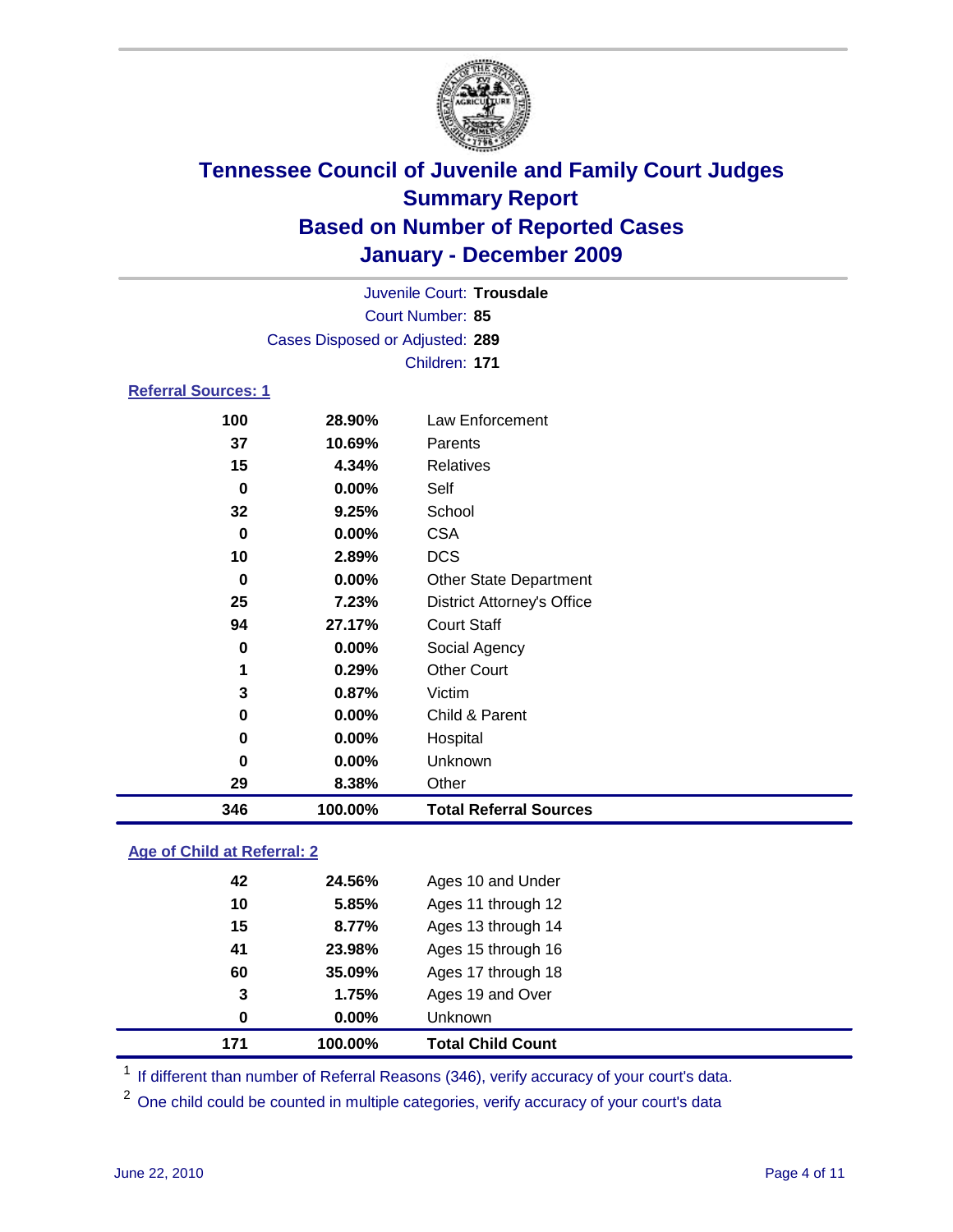

| Juvenile Court: Trousdale               |                                 |                          |  |  |  |
|-----------------------------------------|---------------------------------|--------------------------|--|--|--|
|                                         | Court Number: 85                |                          |  |  |  |
|                                         | Cases Disposed or Adjusted: 289 |                          |  |  |  |
|                                         |                                 | Children: 171            |  |  |  |
| Sex of Child: 1                         |                                 |                          |  |  |  |
| 98                                      | 57.31%                          | Male                     |  |  |  |
| 72                                      | 42.11%                          | Female                   |  |  |  |
| 1                                       | 0.58%                           | Unknown                  |  |  |  |
| 171                                     | 100.00%                         | <b>Total Child Count</b> |  |  |  |
| Race of Child: 1                        |                                 |                          |  |  |  |
| 140                                     | 81.87%                          | White                    |  |  |  |
| 17                                      | 9.94%                           | African American         |  |  |  |
| $\mathbf 0$                             | 0.00%                           | Native American          |  |  |  |
| $\mathbf 0$                             | 0.00%                           | Asian                    |  |  |  |
| 13                                      | 7.60%                           | Mixed                    |  |  |  |
| 1                                       | 0.58%                           | Unknown                  |  |  |  |
| 171                                     | 100.00%                         | <b>Total Child Count</b> |  |  |  |
| <b>Hispanic Origin: 1</b>               |                                 |                          |  |  |  |
| $\overline{2}$                          | 1.17%                           | Yes                      |  |  |  |
| 168                                     | 98.25%                          | No                       |  |  |  |
| 1                                       | 0.58%                           | Unknown                  |  |  |  |
| 171                                     | 100.00%                         | <b>Total Child Count</b> |  |  |  |
| <b>School Enrollment of Children: 1</b> |                                 |                          |  |  |  |
| 116                                     | 67.84%                          | Yes                      |  |  |  |
| 24                                      | 14.04%                          | <b>No</b>                |  |  |  |
| 31                                      | 18.13%                          | Unknown                  |  |  |  |
| 171                                     | 100.00%                         | <b>Total Child Count</b> |  |  |  |

One child could be counted in multiple categories, verify accuracy of your court's data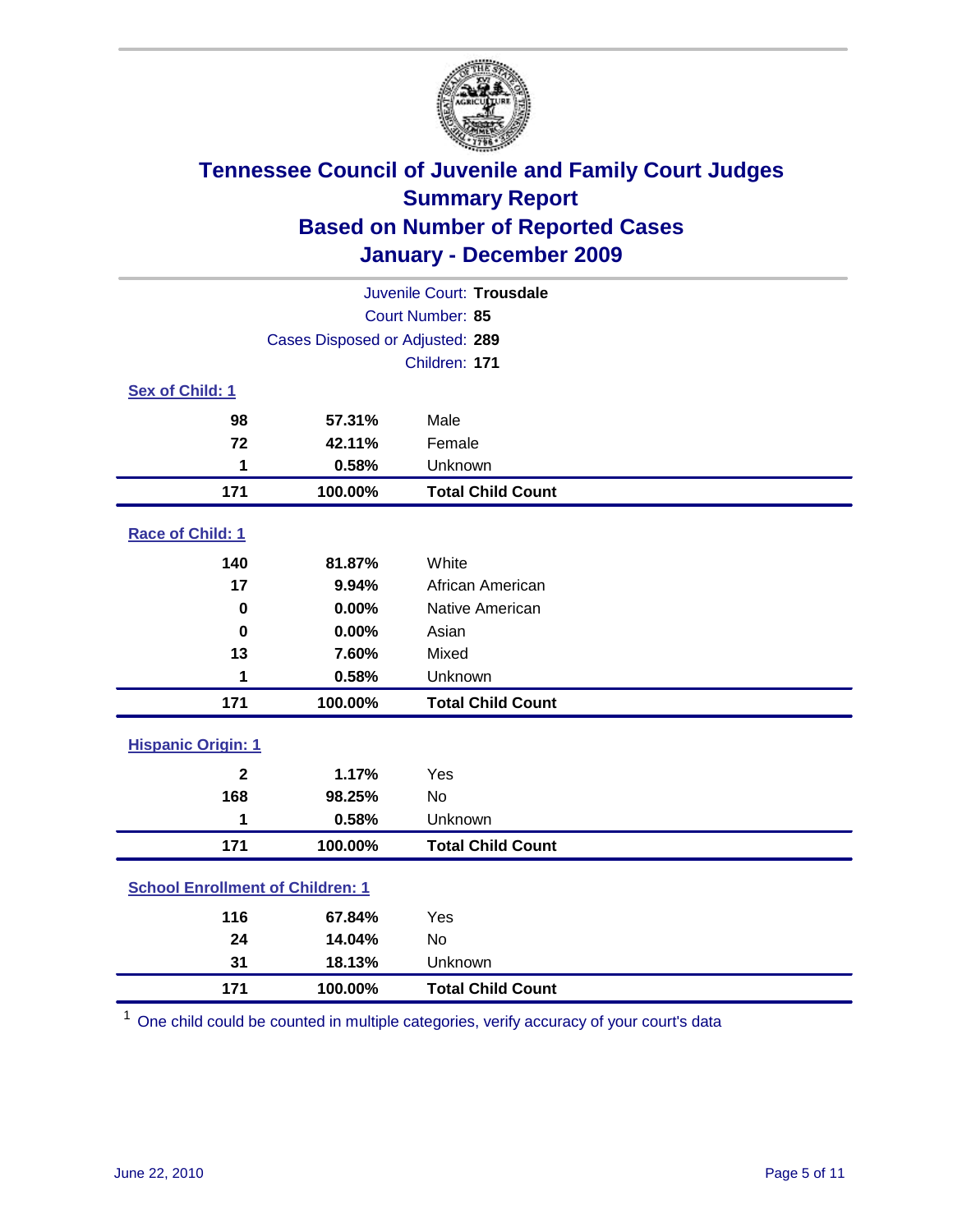

Court Number: **85** Juvenile Court: **Trousdale** Cases Disposed or Adjusted: **289** Children: **171**

### **Living Arrangement of Child at Time of Referral: 1**

| 171 | 100.00%  | <b>Total Child Count</b>     |
|-----|----------|------------------------------|
| 1   | 0.58%    | Other                        |
| 5   | 2.92%    | Unknown                      |
| 0   | $0.00\%$ | Independent                  |
| 0   | 0.00%    | In an Institution            |
| 0   | $0.00\%$ | In a Residential Center      |
| 0   | 0.00%    | In a Group Home              |
| 1   | 0.58%    | With Foster Family           |
| 0   | 0.00%    | With Adoptive Parents        |
| 18  | 10.53%   | <b>With Relatives</b>        |
| 11  | 6.43%    | <b>With Father</b>           |
| 88  | 51.46%   | With Mother                  |
| 12  | 7.02%    | With Mother and Stepfather   |
| 1   | 0.58%    | With Father and Stepmother   |
| 34  | 19.88%   | With Both Biological Parents |
|     |          |                              |

### **Type of Detention: 2**

| 289      | 100.00%  | <b>Total Detention Count</b> |  |
|----------|----------|------------------------------|--|
| $\bf{0}$ | 0.00%    | Other                        |  |
| 278      | 96.19%   | Does Not Apply               |  |
| 0        | 0.00%    | Unknown                      |  |
| 0        | $0.00\%$ | Psychiatric Hospital         |  |
| 0        | 0.00%    | Jail - No Separation         |  |
| 0        | $0.00\%$ | Jail - Partial Separation    |  |
| 0        | $0.00\%$ | Jail - Complete Separation   |  |
| 11       | 3.81%    | Juvenile Detention Facility  |  |
| 0        | $0.00\%$ | Non-Secure Placement         |  |
|          |          |                              |  |

<sup>1</sup> One child could be counted in multiple categories, verify accuracy of your court's data

<sup>2</sup> If different than number of Cases (289) verify accuracy of your court's data.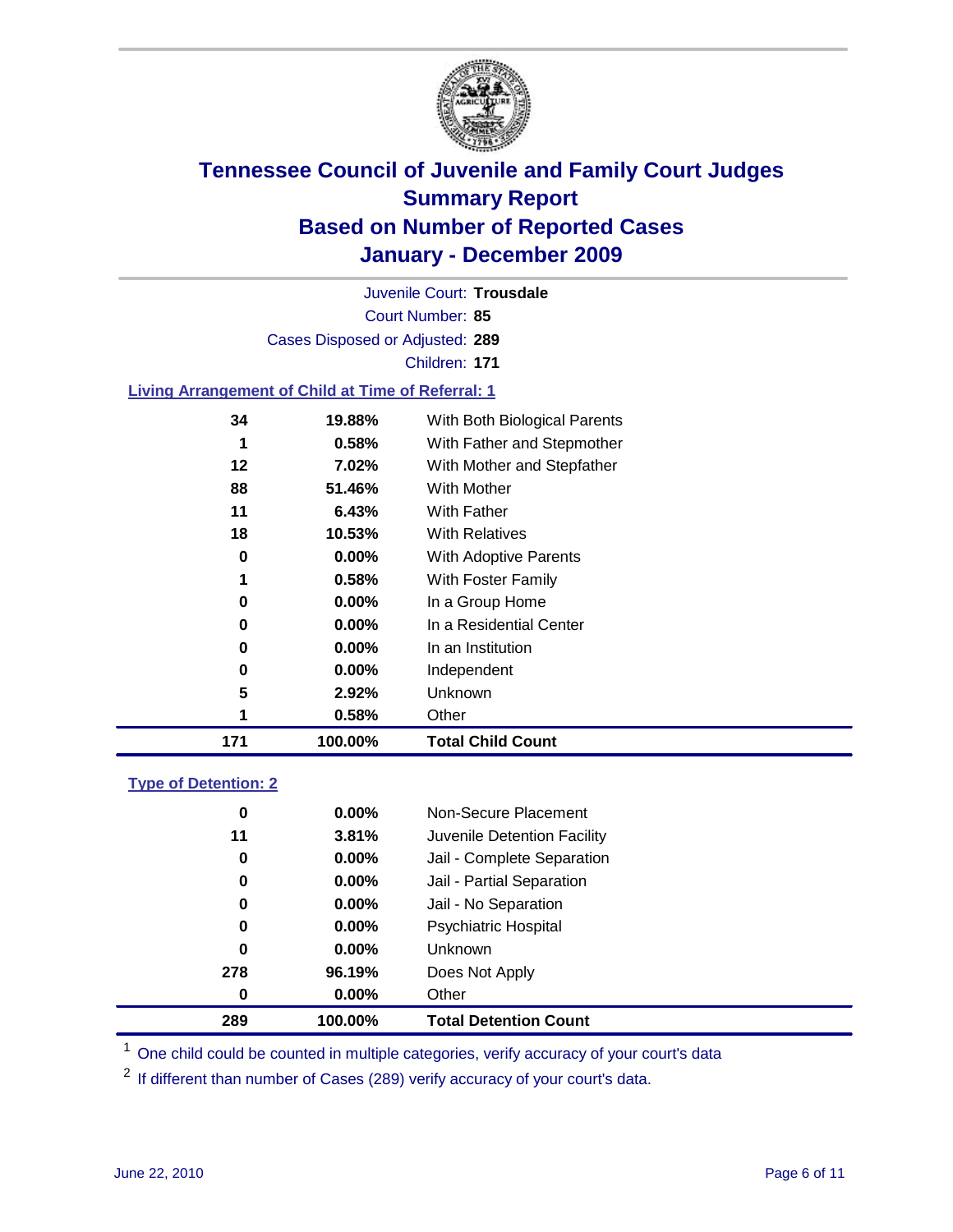

|                                                    | Juvenile Court: Trousdale       |                                      |  |  |  |
|----------------------------------------------------|---------------------------------|--------------------------------------|--|--|--|
|                                                    | Court Number: 85                |                                      |  |  |  |
|                                                    | Cases Disposed or Adjusted: 289 |                                      |  |  |  |
|                                                    |                                 | Children: 171                        |  |  |  |
| <b>Placement After Secure Detention Hearing: 1</b> |                                 |                                      |  |  |  |
| 4                                                  | 1.38%                           | Returned to Prior Living Arrangement |  |  |  |
| $\bf{0}$                                           | 0.00%                           | Juvenile Detention Facility          |  |  |  |
| 0                                                  | 0.00%                           | Jail                                 |  |  |  |
| $\bf{0}$                                           | 0.00%                           | Shelter / Group Home                 |  |  |  |
| 0                                                  | 0.00%                           | <b>Foster Family Home</b>            |  |  |  |
| $\bf{0}$                                           | 0.00%                           | Psychiatric Hospital                 |  |  |  |
| 5                                                  | 1.73%                           | Unknown                              |  |  |  |
| 278                                                | 96.19%                          | Does Not Apply                       |  |  |  |
| $\mathbf{2}$                                       | 0.69%                           | Other                                |  |  |  |
| 289                                                | 100.00%                         | <b>Total Placement Count</b>         |  |  |  |
| <b>Intake Actions: 2</b>                           |                                 |                                      |  |  |  |
|                                                    |                                 |                                      |  |  |  |
| 147                                                | 42.49%                          | <b>Petition Filed</b>                |  |  |  |
| 6                                                  | 1.73%                           | <b>Motion Filed</b>                  |  |  |  |
| 66                                                 | 19.08%                          | <b>Citation Processed</b>            |  |  |  |
| 0                                                  | 0.00%                           | Notification of Paternity Processed  |  |  |  |
| $\bf{0}$                                           | 0.00%                           | Scheduling of Judicial Review        |  |  |  |
| $\bf{0}$                                           | 0.00%                           | Scheduling of Administrative Review  |  |  |  |
| 0                                                  | 0.00%                           | Scheduling of Foster Care Review     |  |  |  |
| 0                                                  | 0.00%                           | <b>Unknown</b>                       |  |  |  |
| 103                                                | 29.77%                          | Does Not Apply                       |  |  |  |
| 24                                                 | 6.94%                           | Other                                |  |  |  |
| 346                                                | 100.00%                         | <b>Total Intake Count</b>            |  |  |  |

<sup>1</sup> If different than number of Cases (289) verify accuracy of your court's data.

<sup>2</sup> If different than number of Referral Reasons (346), verify accuracy of your court's data.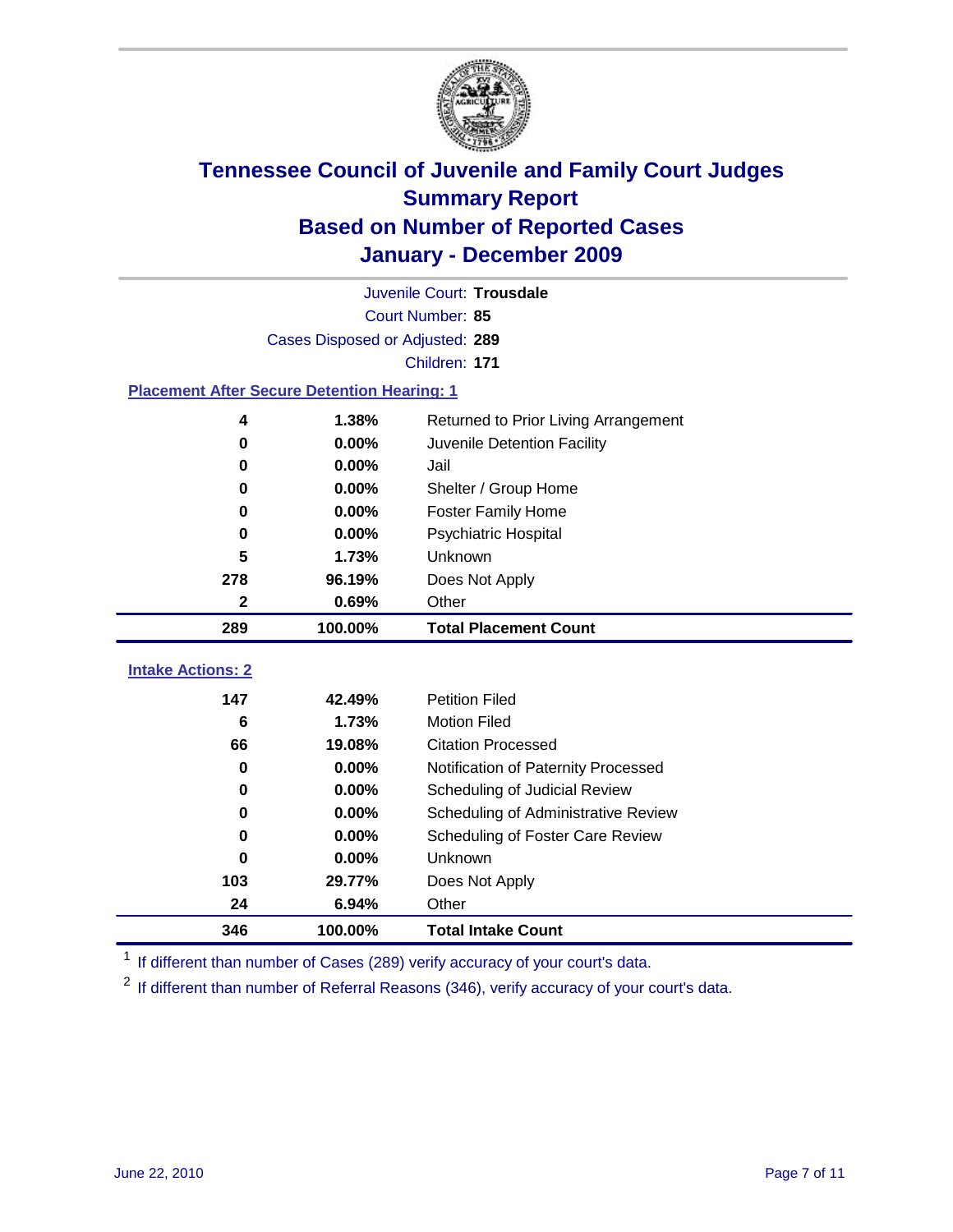

Court Number: **85** Juvenile Court: **Trousdale** Cases Disposed or Adjusted: **289** Children: **171**

### **Last Grade Completed by Child: 1**

| 19           | 11.11%   | Too Young for School     |  |
|--------------|----------|--------------------------|--|
| $\bf{0}$     | 0.00%    | Preschool                |  |
| 4            | 2.34%    | Kindergarten             |  |
| $\mathbf{2}$ | 1.17%    | 1st Grade                |  |
| 0            | $0.00\%$ | 2nd Grade                |  |
| 3            | 1.75%    | 3rd Grade                |  |
| 3            | 1.75%    | 4th Grade                |  |
| 1            | 0.58%    | 5th Grade                |  |
| 8            | 4.68%    | 6th Grade                |  |
| 6            | 3.51%    | 7th Grade                |  |
| 14           | 8.19%    | 8th Grade                |  |
| 15           | 8.77%    | 9th Grade                |  |
| 26           | 15.20%   | 10th Grade               |  |
| 22           | 12.87%   | 11th Grade               |  |
| 1            | 0.58%    | 12th Grade               |  |
| 0            | 0.00%    | Non-Graded Special Ed    |  |
| 0            | 0.00%    | <b>GED</b>               |  |
| 5            | 2.92%    | Graduated                |  |
| 1            | 0.58%    | Never Attended School    |  |
| 41           | 23.98%   | Unknown                  |  |
| $\bf{0}$     | $0.00\%$ | Other                    |  |
| 171          | 100.00%  | <b>Total Child Count</b> |  |

### **Enrolled in Special Education: 1**

| 119 | 69.59%  | No                       |  |
|-----|---------|--------------------------|--|
| 51  | 29.82%  | <b>Unknown</b>           |  |
| 171 | 100.00% | <b>Total Child Count</b> |  |

One child could be counted in multiple categories, verify accuracy of your court's data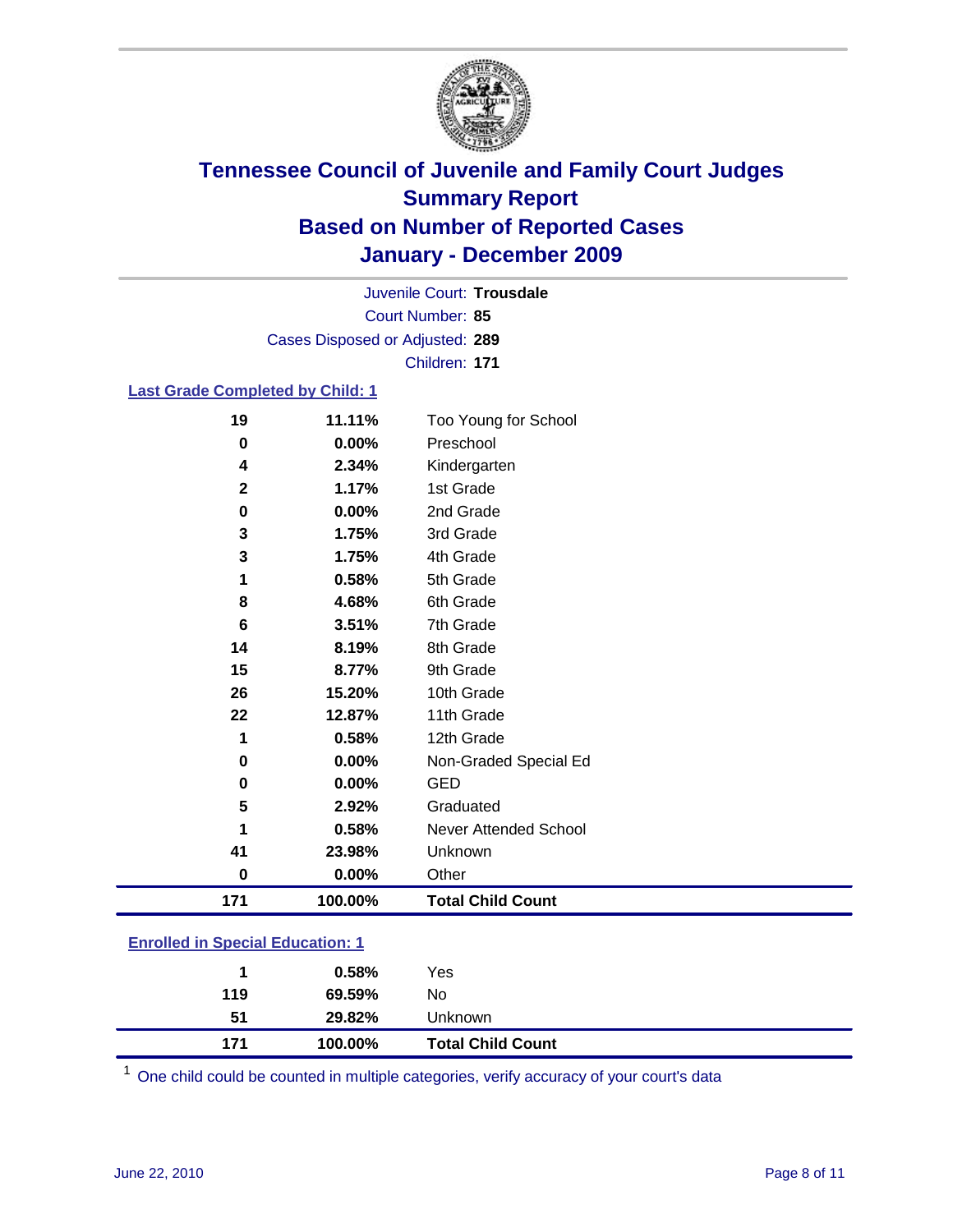

| Juvenile Court: Trousdale    |                                 |                           |  |  |
|------------------------------|---------------------------------|---------------------------|--|--|
|                              | Court Number: 85                |                           |  |  |
|                              | Cases Disposed or Adjusted: 289 |                           |  |  |
|                              |                                 | Children: 171             |  |  |
| <b>Action Executed By: 1</b> |                                 |                           |  |  |
| 99                           | 28.61%                          | Judge                     |  |  |
| 247                          | 71.39%                          | Referee                   |  |  |
| 0                            | $0.00\%$                        | <b>YSO</b>                |  |  |
| 0                            | 0.00%                           | Other                     |  |  |
| 0                            | 0.00%                           | Unknown                   |  |  |
| 346                          | 100.00%                         | <b>Total Action Count</b> |  |  |

### **Formal / Informal Actions: 1**

| 83           | 23.99%   | Dismissed                                        |
|--------------|----------|--------------------------------------------------|
| 5            | 1.45%    | Retired / Nolle Prosequi                         |
| 46           | 13.29%   | <b>Complaint Substantiated Delinquent</b>        |
| 18           | 5.20%    | <b>Complaint Substantiated Status Offender</b>   |
| $\mathbf{2}$ | 0.58%    | <b>Complaint Substantiated Dependent/Neglect</b> |
| 0            | 0.00%    | <b>Complaint Substantiated Abused</b>            |
| 0            | $0.00\%$ | <b>Complaint Substantiated Mentally III</b>      |
| 0            | $0.00\%$ | Informal Adjustment                              |
| 0            | $0.00\%$ | <b>Pretrial Diversion</b>                        |
| 0            | $0.00\%$ | <b>Transfer to Adult Court Hearing</b>           |
| 0            | $0.00\%$ | Charges Cleared by Transfer to Adult Court       |
| 43           | 12.43%   | Special Proceeding                               |
| 14           | 4.05%    | <b>Review Concluded</b>                          |
| 125          | 36.13%   | Case Held Open                                   |
| 10           | 2.89%    | Other                                            |
| 0            | $0.00\%$ | <b>Unknown</b>                                   |
| 346          | 100.00%  | <b>Total Action Count</b>                        |

<sup>1</sup> If different than number of Referral Reasons (346), verify accuracy of your court's data.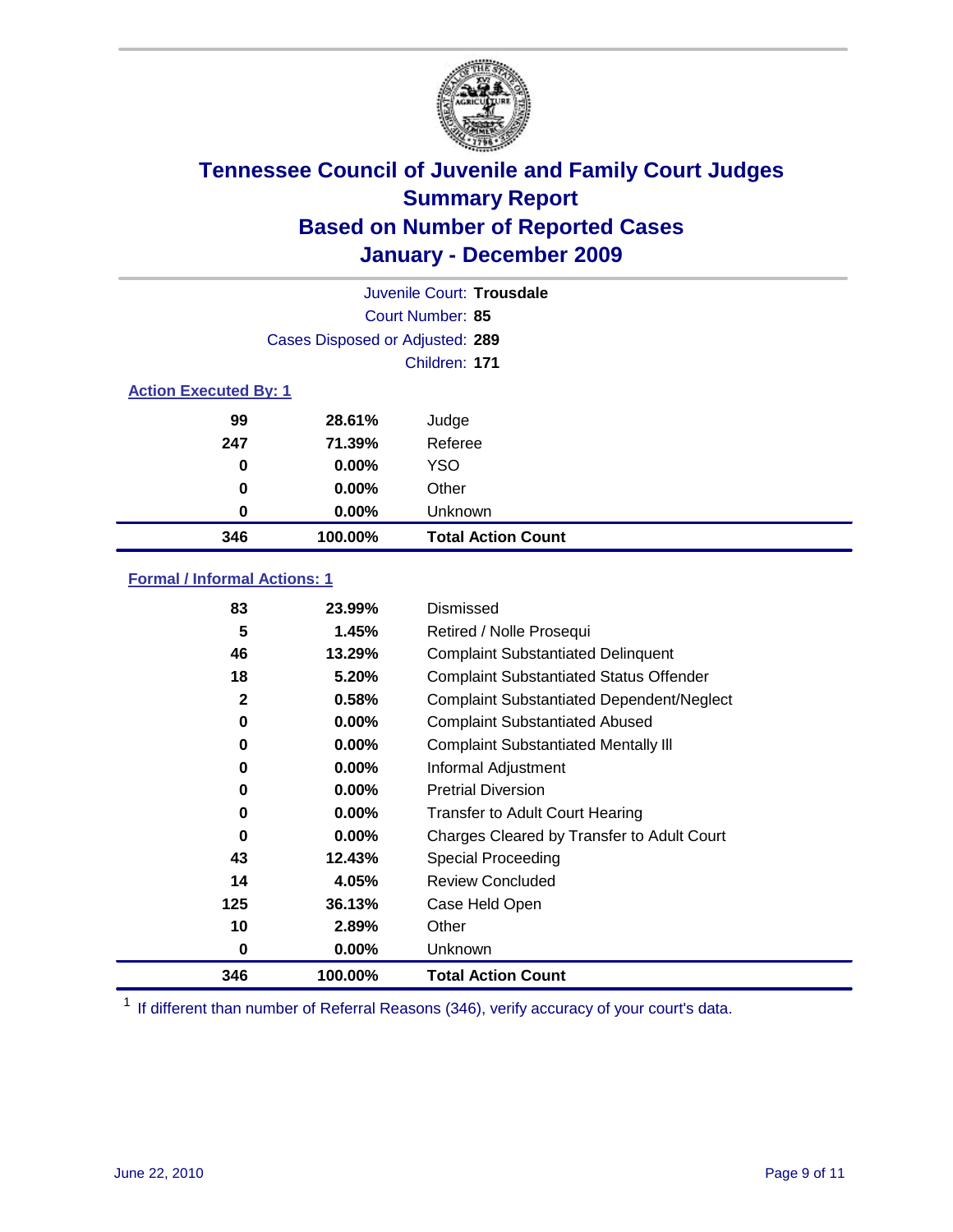

|                       |                                 | Juvenile Court: Trousdale                             |
|-----------------------|---------------------------------|-------------------------------------------------------|
|                       |                                 | <b>Court Number: 85</b>                               |
|                       | Cases Disposed or Adjusted: 289 |                                                       |
|                       |                                 | Children: 171                                         |
| <b>Case Outcomes:</b> |                                 | There can be multiple outcomes for one child or case. |
| 61                    | 13.03%                          | <b>Case Dismissed</b>                                 |
| 1                     | 0.21%                           | Case Retired or Nolle Prosequi                        |
| 0                     | 0.00%                           | Warned / Counseled                                    |
| 112                   | 23.93%                          | <b>Held Open For Review</b>                           |
| 0                     | 0.00%                           | Supervision / Probation to Juvenile Court             |
| 0                     | 0.00%                           | <b>Probation to Parents</b>                           |
| 29                    | 6.20%                           | Referral to Another Entity for Supervision / Service  |
| 0                     | 0.00%                           | Referred for Mental Health Counseling                 |
| 0                     | 0.00%                           | Referred for Alcohol and Drug Counseling              |
| 0                     | 0.00%                           | <b>Referred to Alternative School</b>                 |
| 0                     | 0.00%                           | Referred to Private Child Agency                      |
| 0                     | 0.00%                           | Referred to Defensive Driving School                  |
| 2                     | 0.43%                           | Referred to Alcohol Safety School                     |
| 0                     | 0.00%                           | Referred to Juvenile Court Education-Based Program    |
| 5                     | 1.07%                           | Driver's License Held Informally                      |
| 0                     | 0.00%                           | <b>Voluntary Placement with DMHMR</b>                 |
| 0                     | 0.00%                           | <b>Private Mental Health Placement</b>                |
| 0                     | 0.00%                           | <b>Private MR Placement</b>                           |
| 0                     | 0.00%                           | Placement with City/County Agency/Facility            |
| 0                     | 0.00%                           | Placement with Relative / Other Individual            |
| 16                    | 3.42%                           | Fine                                                  |
| 9                     | 1.92%                           | <b>Public Service</b>                                 |
| 9                     | 1.92%                           | Restitution                                           |
| 6                     | 1.28%                           | <b>Runaway Returned</b>                               |
| 12                    | 2.56%                           | No Contact Order                                      |
| 0                     | 0.00%                           | Injunction Other than No Contact Order                |
| 28                    | 5.98%                           | <b>House Arrest</b>                                   |
| 0                     | 0.00%                           | <b>Court Defined Curfew</b>                           |
| 0                     | 0.00%                           | Dismissed from Informal Adjustment                    |
| 1                     | 0.21%                           | <b>Dismissed from Pretrial Diversion</b>              |
| 0                     | 0.00%                           | Released from Probation                               |
| 0                     | 0.00%                           | <b>Transferred to Adult Court</b>                     |
| 0                     | $0.00\%$                        | <b>DMHMR Involuntary Commitment</b>                   |